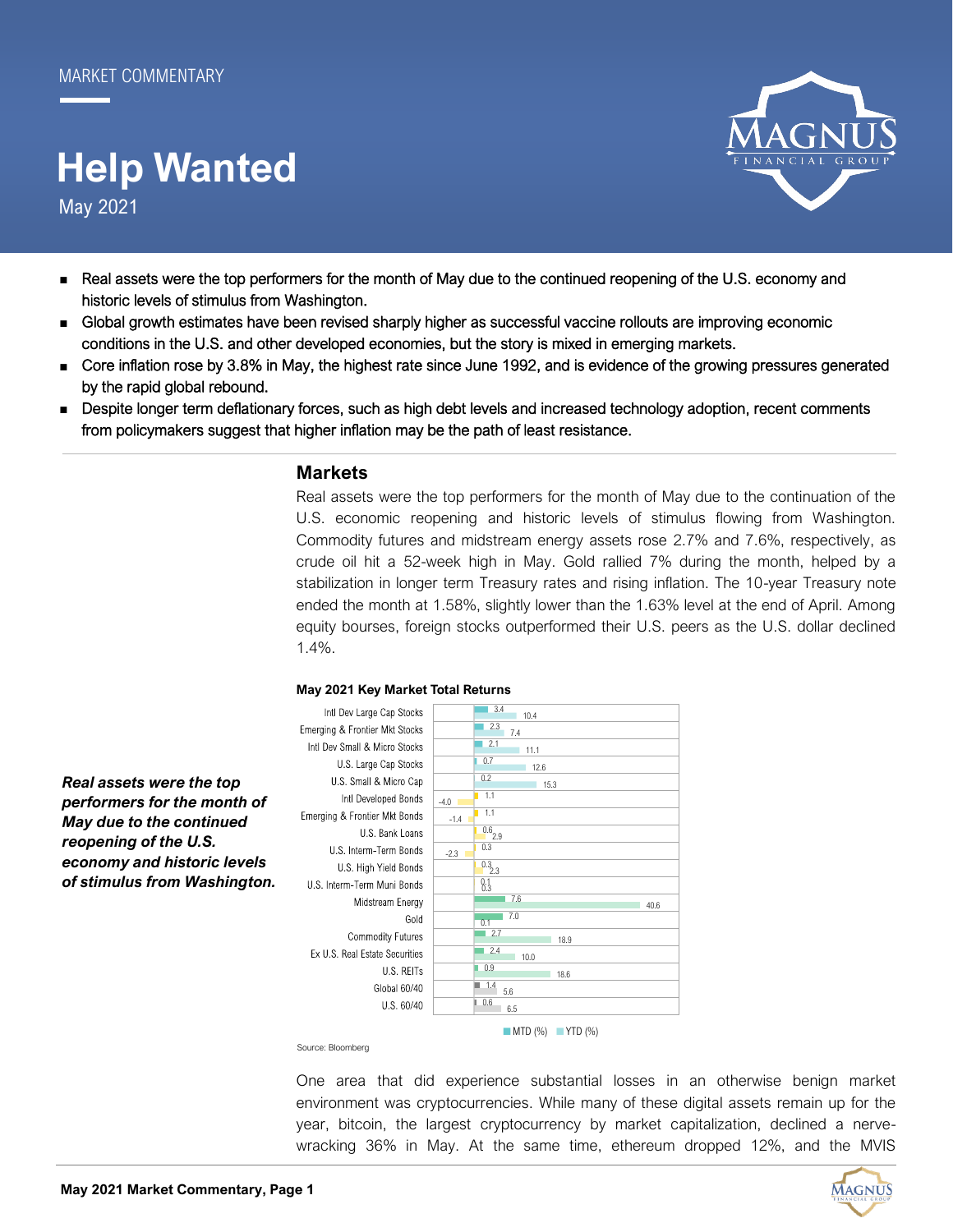CryptoCompare Digital Assets 25 Index, a broad proxy for some of the largest cryptocurrencies, dropped 27%. The decline came on the heels of news out of China that miners would face increased regulatory pressure, including a ban on financial firms and payment institutions from engaging in transactions denominated in cryptocurrencies.<sup>1</sup> News out of a prominent bitcoin bull, Tesla CEO Elon Musk, didn't help, either. On May 12, Musk tweeted that Tesla had "suspended vehicle purchasing using bitcoin," citing concerns about "rapidly increasing use of fossil fuels for bitcoin mining and transactions, especially coal, which has the worst emissions of any fuel." Bitcoin closed the month of May at \$36,691, after hitting an all-time high of \$64,870 on April 14.

#### **Digital Assets Selloff**

Bitcoin, Ethereum and MVIS CryptoCompare Digital Assets 25 Index Growth of 100, *as of 5/31/2021* Growth of 100



# **Vaccine Rollout & Growth**

According to the Organization for Economic Cooperation and Development (OECD), global economic growth is now expected to be 5.8% in 2021, a sharp upwards revision from the 4.2% growth rate forecasted at the end of last year. The upgrade in the forecast was the result of historic government stimulus and the impressive vaccine rollout in the U.S. and other developed economies.<sup>2</sup>

#### **U.S. GDP & Corporate Profit Growth**

U.S. Nominal GDP Growth Y/Y and U.S. Corporate Profit Growth Y/Y, *as of 3/31/2021*



As of May 31, over 50% of the U.S. population had received at least one vaccine dose, and approximately 41% of the population was fully vaccinated. In Europe, 31.7% had

*The 27% drop in May for the MVIS CryptoCompare Digital Assets 25 Index, a modified market cap-weighted index which tracks the performance of the 25 largest and most liquid digital assets, came on the heels of news out of China that miners would face increased regulatory pressure.*

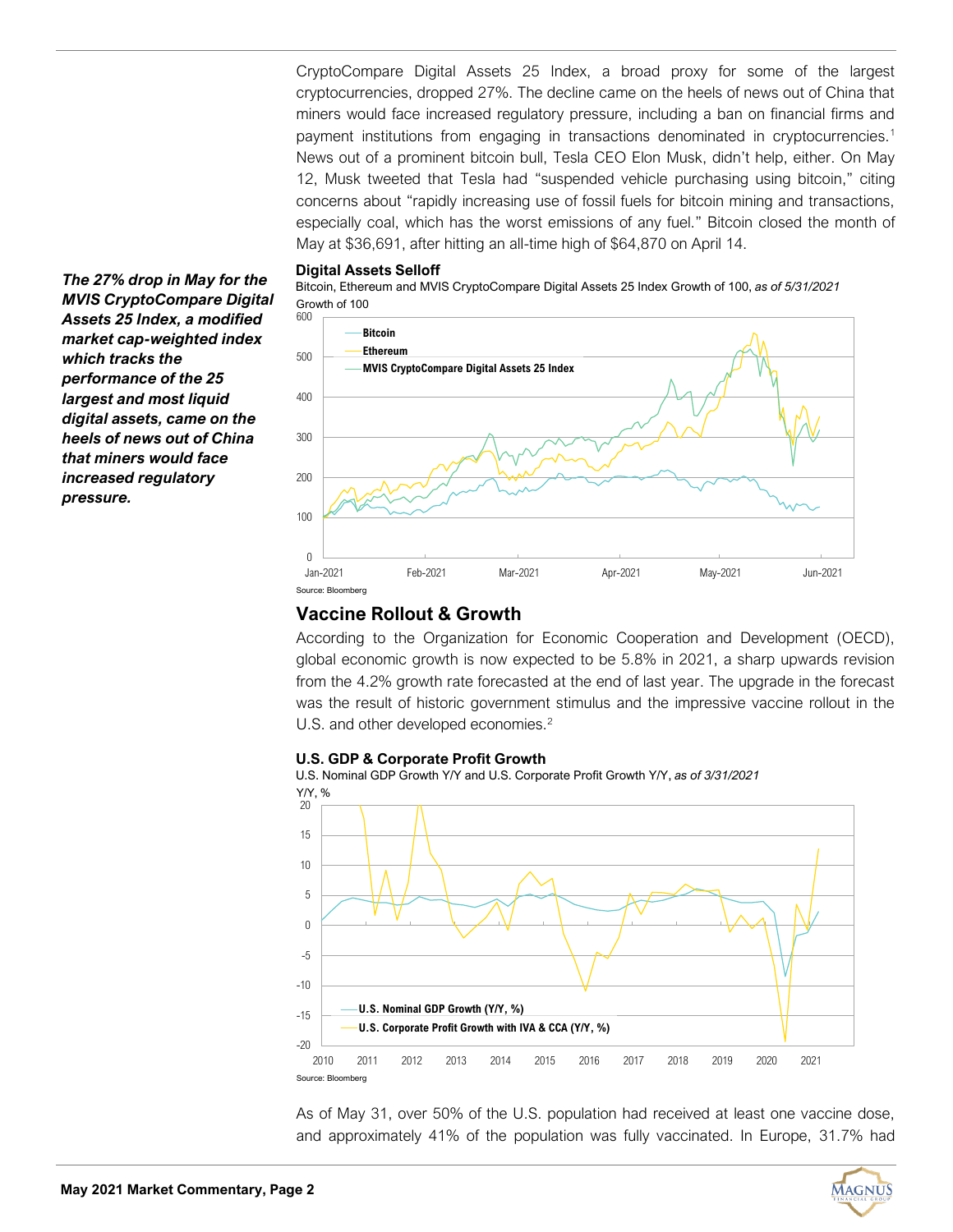received at least one dose, and 16.8% were fully vaccinated. Key emerging markets fell significantly short of these vaccination rates. Through May, India, Brazil, Russia, and South Africa had 3.1%, 8.2%, 10.4% and 0.8%, respectively, of their populations fully vaccinated.<sup>3</sup> Comparative data for China was not available, but they had administered an astonishing 661 million vaccine doses as of May 31, more than twice as many as any other single country.<sup>3</sup>

According to the Institute for Supply Management (ISM), the May U.S. Manufacturing Purchasing Managers' Index (PMI) came in at 61.2%, signifying solid growth and the 12<sup>th</sup> consecutive month of manufacturing expansion (readings over 50 signal expansion).<sup>4</sup> The ISM U.S. Services PMI also demonstrated strong growth (64%) and a similarly impressive string of monthly increases. Although other PMI readings from around the world also improved in May, especially relative to the stalled readings of the pandemic era, the surveys also noted mounting frustrations. Manufacturers across the developed world griped about exploding material costs, delivery delays, and capacity limitations – many linked to tight labor markets.<sup>4</sup> Conversely, in emerging markets like Mexico and India, manufacturing PMIs dropped as these countries continued to battle COVID-19.<sup>5, 6</sup> An excerpt from the OECD May report duly summarized the mixed state of the global economy:

"Prospects for the world economy have brightened but this is no ordinary recovery. It is likely to remain uneven and dependent on the effectiveness of vaccination programs and public health policies. Some countries are recovering much faster than others. Korea and the United States are reaching pre-pandemic per capita income levels after about 18 months. Much of Europe is expected to take nearly 3 years to recover. In Mexico and South Africa, it could take between 3 and 5 years."7

In the U.S., the rapid pace of the rebound has come at the cost of growing economic pressures. U.S. inflation data for May showed the Consumer Price Index (CPI) rising 5.0% on a year-over-year basis. $8$  Excluding the more volatile food and energy components, core inflation rose by 3.8%, the highest rate since June 1992.<sup>8</sup>

# **Help Wanted**

The U.S. unemployment rate dropped to 5.8% in May. $9$  This is a pivotal improvement from the 14.8% level hit in April 2020, but it remains a far cry from the 3.5% level of February 2020.<sup>10</sup> Under the surface, however, this improvement hides a perplexing and potentially unhealthy cross-current that is creating a disconnect between millions of out-of-work Americans and millions of "help wanted" signs.

At the end of April, Federal Reserve chairman Jerome Powell referred to this disconnect as a "labor shortage," caused by skills mismatches, geographical disconnects, and stillclosed schools forcing parents to stay home to care for their children. The phrase "labor shortage" hit the mark. In May, those words saw a seven-fold increase in Google search activity relative to the long-term average.<sup>11</sup>

But there is more to the disconnect than closed schools and skills mismatches. Indeed, the acceleration of the economy and need for workers caught employers flat-footed, with many scaling down during the pandemic only to have to reverse course this year. This is evidenced by the 9.3 million job openings reported by the Labor Department in the May jobs report (shown below), by far the highest number ever recorded for this series.<sup>12</sup>

*The U.S. ISM Manufacturing PMI showed a 12th consecutive month of expansion in May. ISM U.S. Services PMI also demonstrated strong growth (64%) and a similarly impressive string of monthly increases.*

*In the U.S., the rapid pace of the economic rebound has come at the cost of growing pressures. Excluding the more volatile food and energy components, core inflation rose by 3.8%, the highest rate since June 1992.*

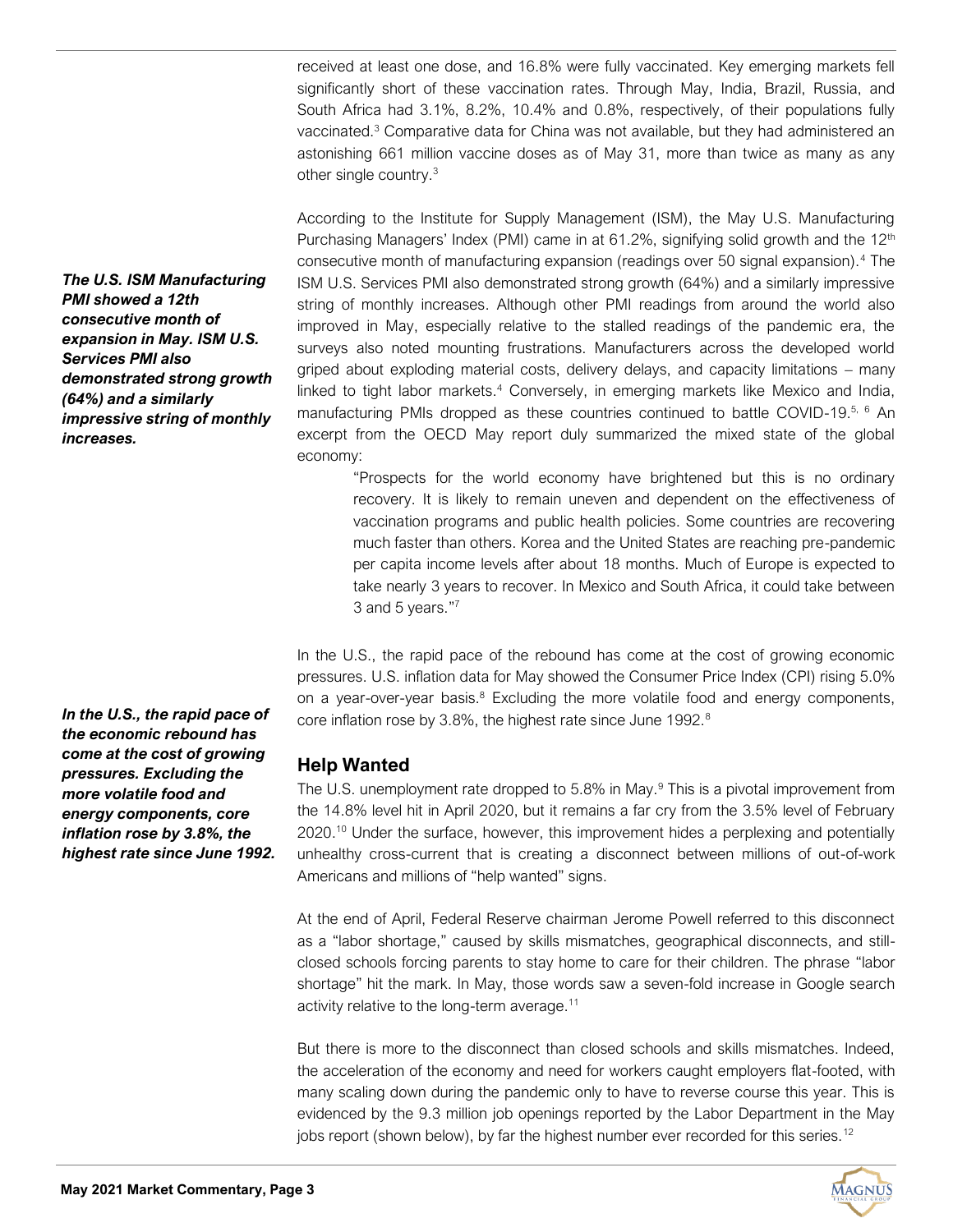The pandemic also changed workers' conditions, too. The shifting sands of the post-COVID global economy, new remote work possibilities, and a range of powerful macroeconomic trends have changed people's habits, mindsets, and plans for the future. According to the Bureau of Labor Statistics, the number of Americans who quit their jobs rose 11% to almost 4 million in April, also the highest number ever recorded for this series.<sup>12</sup> According to a 2021 survey by Prudential Financial, slightly more than one in four U.S. workers plan to switch jobs in the wake of the pandemic.<sup>13</sup> The trend is global. According to Microsoft's Work Trend Index report released in March – which was based on interviews with 30,000 people across 31 countries and trillions of emails, messages, Teams meetings, and other activity across Microsoft 365 – 40% of the global workforce hopes to change jobs this year.<sup>14</sup>

#### **Opposing Forces in the U.S. Labor Market**

Continuing Jobless Claims (PUA + PEUC) vs. Total Nonfarm Job Openings, *as of 5/31/2021* Jobless Claims and Job Openings, Millions



Source: Bloomberg

One oft-cited reason for the labor shortage is record amounts of government stimulus. In Washington state, for instance, the maximum total weekly benefit available via various unemployment support programs is \$1,141 per week, the equivalent of over \$28 per hour for a 40-hour work week. That's double Washington's current minimum wage of \$13.69 per hour.<sup>15</sup> While there is more to the story, it is not hard to see how such a large mismatch could slow the pace of job gains. While it may be tempting to blame businesses for offering low wages, many of them are already feeling the pinch of higher inflation. According to the National Federation of Independent Businesses (NFIB), small business optimism fell 0.2% in May, the first decline in four months.<sup>16</sup> NFIB's May jobs report revealed that an incredible 48% of small business owners reported unfilled job openings, yet another all-time high for a series. Further, 8% noted that their largest problem was inflation, a four-fold increase from the average over the last five years.<sup>17</sup>

# **Looking Forward**

It will come as no surprise to anyone that the U.S. economy is expanding at a rapid pace and inflation is a growing concern. Markets, however, are forward looking, and as investors, we must also try to be. As we do that, we must consider that today's inflationary pressures could fade in the coming months as fiscal stimulus wanes and the inflationary effects of a post-COVID-19 rebound begin to moderate. Indeed, the uninspiring 1.58% yield on the 10-year Treasury note at the end of May suggests that the bond market may be anticipating this very dynamic. The pandemic accelerated some of the most powerful deflationary forces of the last few decades; higher government debt levels and increased

*According to the Bureau of Labor Statistics, the number of Americans who quit their jobs rose 11% to almost 4 million in April, also the highest number ever recorded for this series.*

*According to the National Federation of Independent Businesses (NFIB), small business optimism fell 0.2% in May, the first decline in four months. NFIB's May jobs report revealed that 48% of small business owners reported unfilled job openings.*

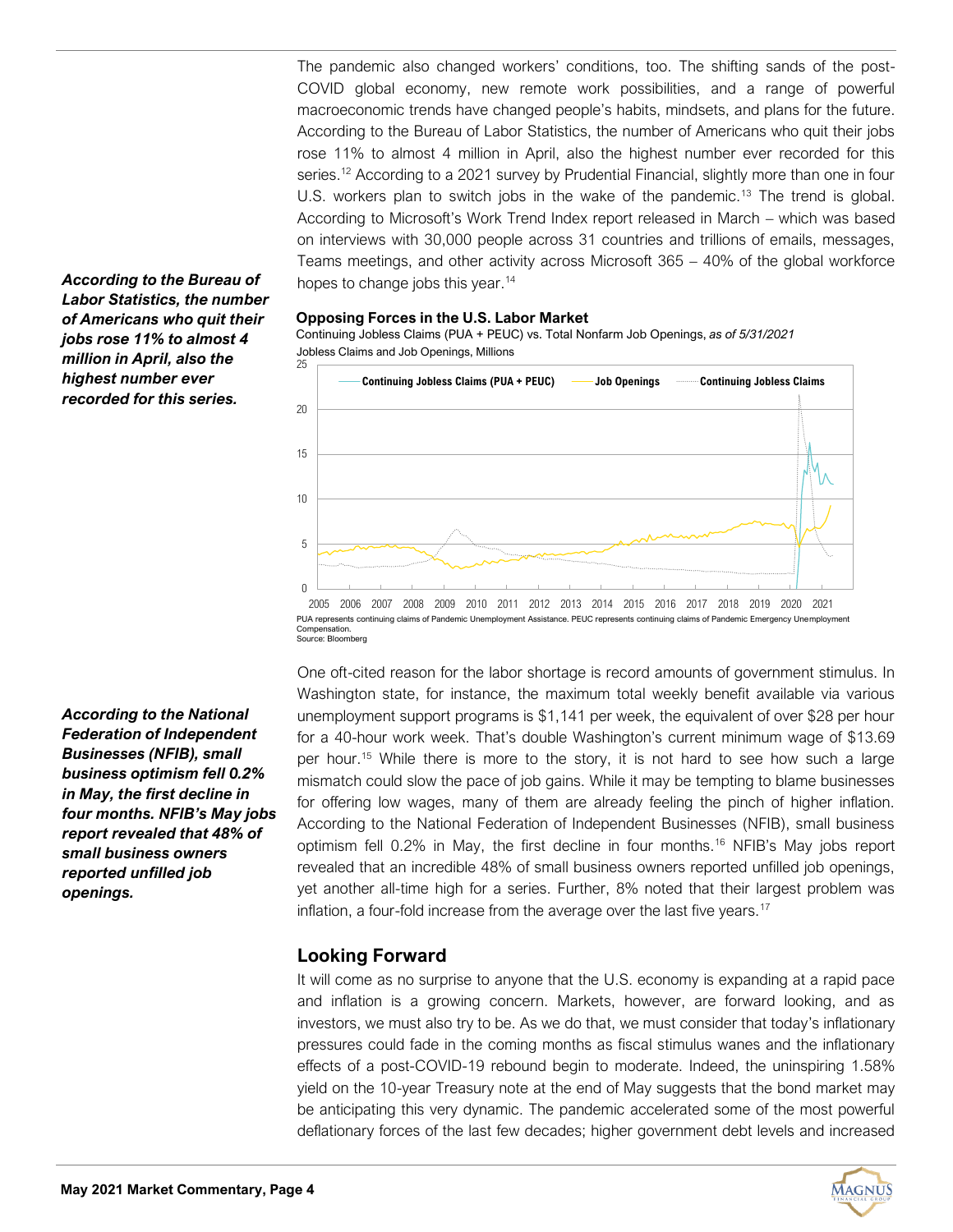technology adoption, to name a few, are arguably more deflationary today than they have ever been.

That said, we also believe investors should take policymakers at their word. In a recent press release following the G7 finance ministers meeting in London, Treasury Secretary Janet Yellen shared her thoughts about inflation and interest rates as she made her case for President Biden's colossal \$4 trillion fiscal spending proposal: "If we ended up with a slightly higher interest rate environment, it would actually be a plus for society's point of view and the Fed's point of view."<sup>18</sup> Yellen continued, "We've been fighting inflation that's too low and interest rates that are too low now for a decade." Policymakers appear to believe that higher prices are what this economy needs, and in time, that may be what they get.

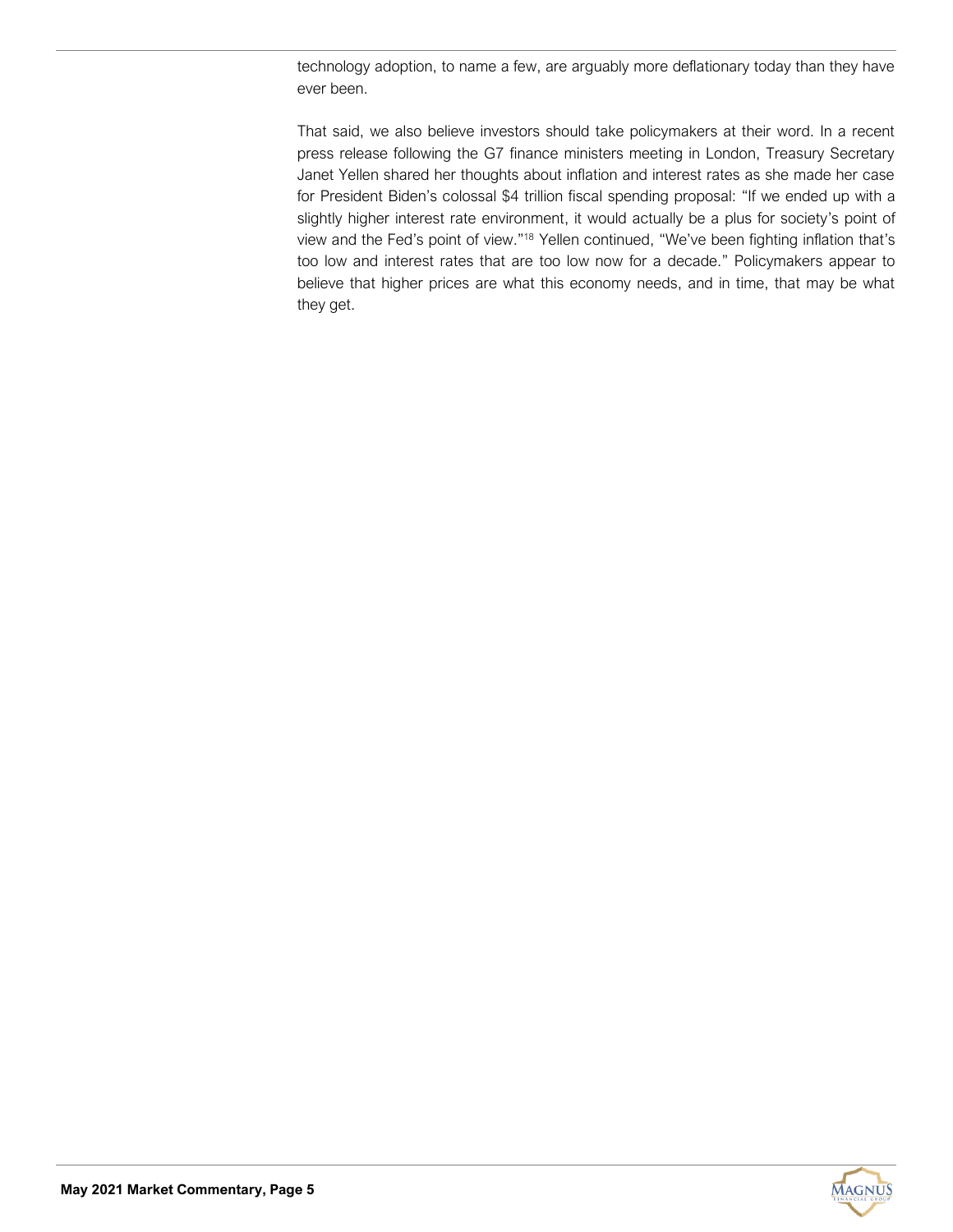# **Performance Disclosures**

All market pricing and performance data from Bloomberg, unless otherwise cited. Asset class and sector performance are gross of fees unless otherwise indicated.

# **Citations**

- 1. Reuters: https://www.reuters.com/technology/chinese-financial-payment-bodies-barredcryptocurrency-business-2021-05-18/
- 2. OECD: https://www.oecd.org/economic-outlook/
- 3. Our World in Data: https://ourworldindata.org/covid-vaccinations
- 4. ISM: [https://www.ismworld.org/supply](https://www.ismworld.org/supply-management-news-and-reports/reports/ism-report-on-business/pmi/may/)-management-news-and-reports/reports/ism-report-on[business/pmi/may/](https://www.ismworld.org/supply-management-news-and-reports/reports/ism-report-on-business/pmi/may/)
- 5. Markit: [https://www.markiteconomics.com/Public/Home/](https://www.markiteconomics.com/Public/Home/PressRelease/5bdbb8917fea4e7c80a4e9c0a4b94729) [PressRelease/5bdbb8917fea4e7c80a4e9c0a4b94729](https://www.markiteconomics.com/Public/Home/PressRelease/5bdbb8917fea4e7c80a4e9c0a4b94729)
- 6. Markit: [https://www.markiteconomics.com/Public/Home/](https://www.markiteconomics.com/Public/Home/PressRelease/418788445b984af3800606c179645b2e) [PressRelease/418788445b984af3800606c179645b2e](https://www.markiteconomics.com/Public/Home/PressRelease/418788445b984af3800606c179645b2e)
- 7. OECD: [https://www.oecd.org/economic](https://www.oecd.org/economic-outlook/may-2021/)-outlook/may-2021/
- 8. BLS: <https://www.bls.gov/news.release/pdf/cpi.pdf>
- 9. BLS: [https://www.bls.gov/news.release/archives/empsit\\_06042021.pdf](https://www.bls.gov/news.release/archives/empsit_06042021.pdf)
- 10. BLS: [https://www.bls.gov/news.release/archives/empsit\\_03062020.pdf](https://www.bls.gov/news.release/archives/empsit_03062020.pdf)
- 11. Google Trends:<https://trends.google.com/trends/explore?date=all&geo=US&q=labor%20shortage>
- 12. BLS: <https://www.bls.gov/news.release/pdf/jolts.pdf>
- 13. Prudential: [https://news.prudential.com/increasingly](https://news.prudential.com/increasingly-workers-expect-pandemic-workplace-adaptations-to-stick.htm)-workers-expect-pandemic-workplace[adaptations](https://news.prudential.com/increasingly-workers-expect-pandemic-workplace-adaptations-to-stick.htm)-to-stick.htm
- 14. TechRepublic: [https://www.techrepublic.com/article/microsoft](https://www.techrepublic.com/article/microsoft-remote-work-is-exhausting-and-we-need-to-take-action-now/)-remote-work-is-exhausting-and-weneed-to-take-[action](https://www.techrepublic.com/article/microsoft-remote-work-is-exhausting-and-we-need-to-take-action-now/)-now/
- 15. Washington State Department: [https://lni.wa.gov/workers](https://lni.wa.gov/workers-rights/wages/minimum-wage/)-rights/wages/minimum-wage/
- 16. NFIB: https://www.nfib.com/content/press-release/economy/small-business-optimism-pauses-inmay-as-labor-shortage-slows-growth/
- 17. NFIB: https://www.nfib.com/foundations/research-center/monthly-reports/jobs-report/
- 18. Bloomberg: https://www.bloomberg.com/news/articles/2021-06-06/yellen-says-higher-interest-rates -would-be-plus-for-u-s-fed